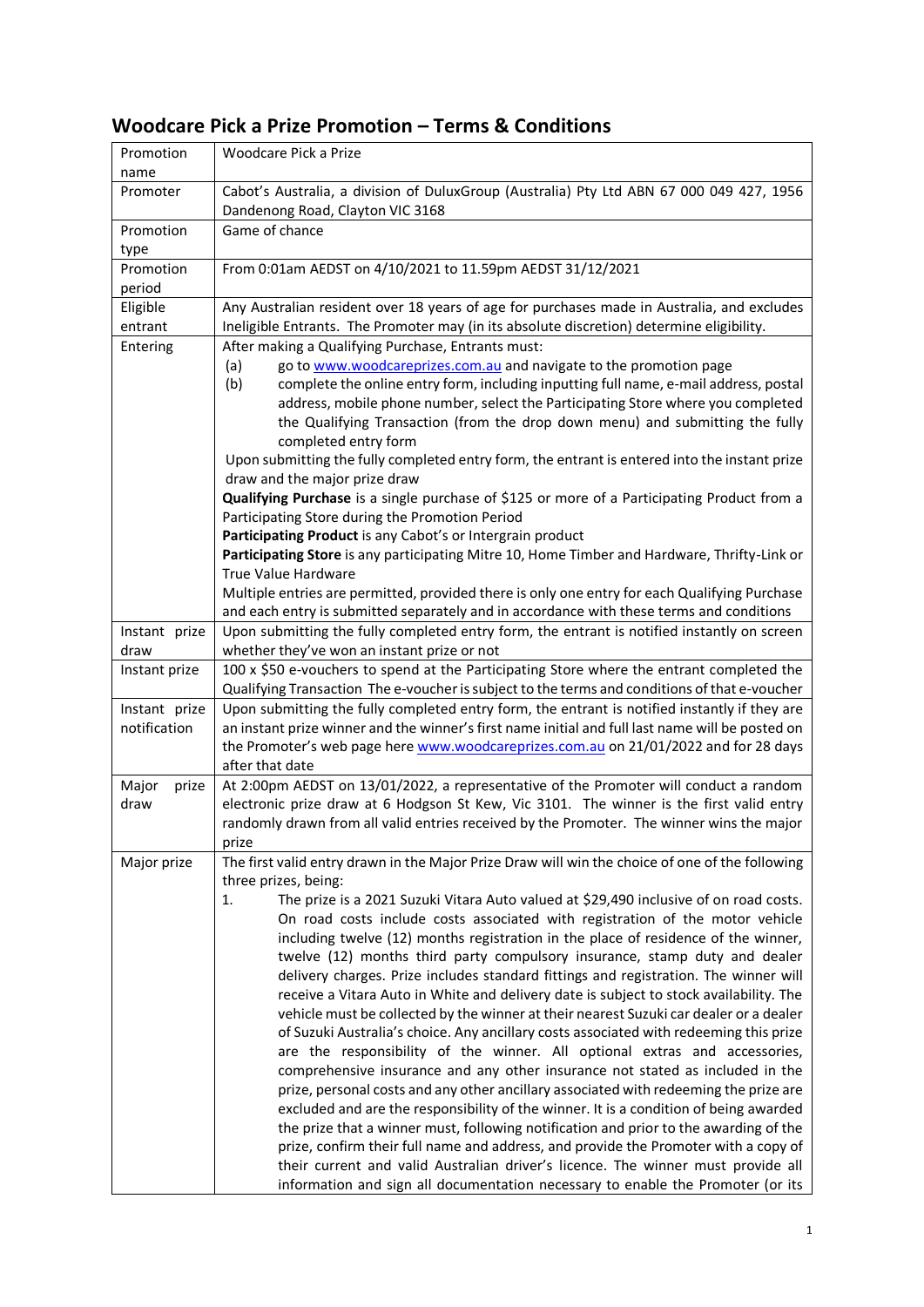|                                | nominated dealer) to register a vehicle in a winner's name prior to the prize winner's<br>collection of the car from the dealership. The Promoter accepts no responsibility for<br>any mechanical, body or paint repairs or repairs or maintenance of any kind relating<br>to the prize after the date and time of prize collection by a winner. Any vehicles<br>depicted in any promotional material are not necessarily the same colour or grade<br>as the prize vehicle and are for illustration purposes only. To be eligible to claim a<br>Suzuki Vitara vehicle prize, the winner must be capable of obtaining motor vehicle<br>registration of the vehicle in his or her name in accordance with the applicable<br>legislation where the vehicle is collected. If a winner is, through any legal incapacity<br>or otherwise, unable to register the vehicle in his or her name then such winner may<br>assign the vehicle prize to another person with legal capacity for the purpose of<br>registration. The Promoter and Promotional Partner take no responsibility for any<br>such arrangements between the winner and the assignee. The winner must provide<br>the Promoter with certified copies of all required documentation as required by the<br>Promoter before the car is awarded. It is a condition of accepting the prize that the |
|--------------------------------|--------------------------------------------------------------------------------------------------------------------------------------------------------------------------------------------------------------------------------------------------------------------------------------------------------------------------------------------------------------------------------------------------------------------------------------------------------------------------------------------------------------------------------------------------------------------------------------------------------------------------------------------------------------------------------------------------------------------------------------------------------------------------------------------------------------------------------------------------------------------------------------------------------------------------------------------------------------------------------------------------------------------------------------------------------------------------------------------------------------------------------------------------------------------------------------------------------------------------------------------------------------------------------------------------------------------------------------------------------|
|                                | winner may be required to sign a legal release in a form to be determined, in the<br>Promoter's sole discretion. Total value of prize is AUD\$29,490 inclusive of GST<br>2.<br>A Hamilton Island Holiday Experience for 4 people including return economy airfares<br>from the winners nearest capital city, 2 nights' accommodation at the ALANI House,<br>including airport transfers, two electric 4 seat buggies, champagne on arrival, Wi-Fi<br>& Foxtel, 1 night live-aboard on M/Y ALANI superyacht including fuel allowance,<br>captain, stewardess, full time chef with meals daily, Marine-Park fees, snorkelling<br>equipment, tea/coffee & non-alcoholic beverages. Total value of prize is AUD<br>\$28,000 inclusive of GST                                                                                                                                                                                                                                                                                                                                                                                                                                                                                                                                                                                                               |
|                                | 3.<br>A Aquagym Avante Pro Spa (2 swim jets) with black 4 tier steps, high density lockable<br>cover & start up chemical kit. Prize includes metro curbside delivery (within 100km<br>of any Australian Capital city). Delivery costs beyond 100klm of Australian Capital<br>cities is not included and will be at the winner expense. Installation of Spa including<br>fencing and any regulatory approvals or permits are not included and are the<br>responsibility of the winner. Delivery of Spa subject to availability. If Spa is in stock<br>delivery will be within 28 days after the promoter has verified the entry valid and<br>the entrant eligible and the winner has nominated a delivery address. Total value<br>of prize is AUD \$26,082 inclusive of GST                                                                                                                                                                                                                                                                                                                                                                                                                                                                                                                                                                             |
| Total<br>prize<br>value        | Up to \$34,490                                                                                                                                                                                                                                                                                                                                                                                                                                                                                                                                                                                                                                                                                                                                                                                                                                                                                                                                                                                                                                                                                                                                                                                                                                                                                                                                         |
| Major<br>prize<br>notification | Within 2 business days after the major prize draw, the Promoter will notify the winner by<br>phone and e-mail and the winner's first name initial and full last name will be posted on the<br>Promoter's web page here www.woodcareprizes.com.au on 21/01/2022 and for 28 days<br>after that date                                                                                                                                                                                                                                                                                                                                                                                                                                                                                                                                                                                                                                                                                                                                                                                                                                                                                                                                                                                                                                                      |
| Prize claim                    | Winners must claim their prize within 3 months days after the prize draw                                                                                                                                                                                                                                                                                                                                                                                                                                                                                                                                                                                                                                                                                                                                                                                                                                                                                                                                                                                                                                                                                                                                                                                                                                                                               |
| Prize<br>verification          | Before claiming any prize, the winner must provide to the Promoter proof of purchase, being<br>the original invoice for the Qualifying Purchase. If the winner fails to provide the original<br>invoice for the Qualifying Purchase within 28 days after prize notification or provide any other<br>information requested by the Promoter to verify entry validity and entrant eligibility, the<br>prize is deemed unclaimed                                                                                                                                                                                                                                                                                                                                                                                                                                                                                                                                                                                                                                                                                                                                                                                                                                                                                                                           |
| Unclaimed<br>prize             | If required, an unclaimed prize draw may take place on 29/04/2022 at the same time and<br>place as the original draw, subject to any directions from the relevant regulator and the<br>winner, if any will be notified within 2 business days after the prize draw by phone and e-mail<br>and the winner's first name initial and full last name will be posted on the Promoter's web<br>page here www.woodcareprizes.com.au on 06/05/2022 and for 28 days after that date                                                                                                                                                                                                                                                                                                                                                                                                                                                                                                                                                                                                                                                                                                                                                                                                                                                                             |
| Privacy policy                 | This promotion is subject to the Promoter's privacy policy which can be viewed at<br>https://cabots.com.au/privacy-policy/                                                                                                                                                                                                                                                                                                                                                                                                                                                                                                                                                                                                                                                                                                                                                                                                                                                                                                                                                                                                                                                                                                                                                                                                                             |
| Additional                     | Entrants must retain the original invoice for each Qualifying Purchase and that original                                                                                                                                                                                                                                                                                                                                                                                                                                                                                                                                                                                                                                                                                                                                                                                                                                                                                                                                                                                                                                                                                                                                                                                                                                                               |
| terms                          | invoice must clearly specify the Participating Product and the date of the Qualifying Purchase<br>(which must be before the entry date). If an entrant is unable to provide the original invoice                                                                                                                                                                                                                                                                                                                                                                                                                                                                                                                                                                                                                                                                                                                                                                                                                                                                                                                                                                                                                                                                                                                                                       |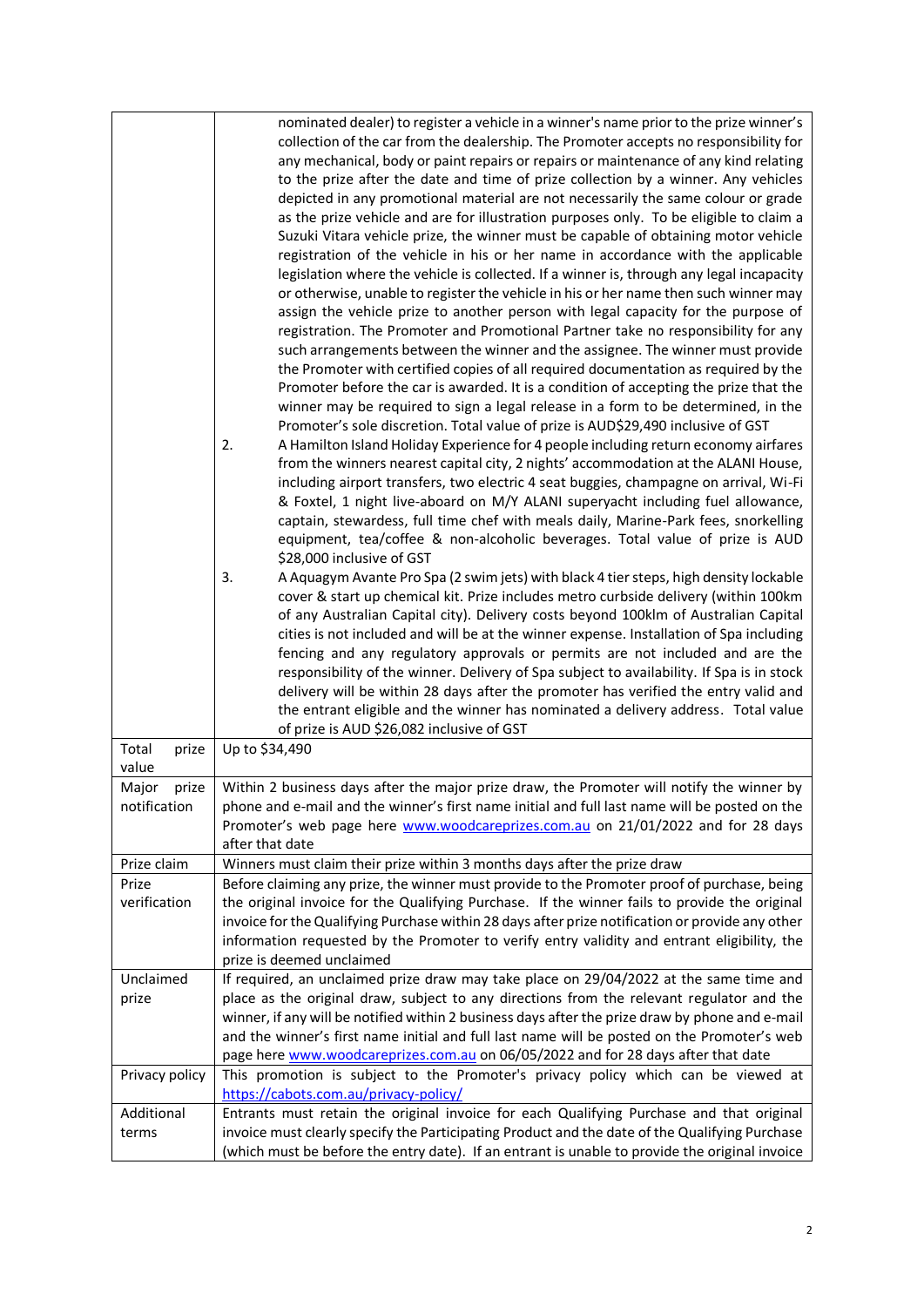|        | for a Qualifying Purchase or is otherwise ineligible, the Promoter may (in its absolute |
|--------|-----------------------------------------------------------------------------------------|
|        | discretion) invalidate all the entrant's entries and forfeit any right to a prize       |
|        | The information in this table also includes the terms and conditions below              |
| Permit | NSW Authority No: TP/00158, ACT Permit No: TP21/01450, SA Licence No: T21/1317          |

- 1. **Terms and conditions:** These terms and conditions include the information in the table above. If you enter the promotion, you're deemed to accept these terms and conditions. These terms and conditions apply even after the winner has claimed the prize. If an entrant is ineligible or an entrant's entry is invalidated after the prize has been claimed, the Promoter may (in its absolute discretion) demand return of the prize or payment of its value.
- 2. **Definitions:** For the purpose of these terms and conditions, the following words have the following meanings:

| Word       | <b>Meaning</b>                                                                         |
|------------|----------------------------------------------------------------------------------------|
| Ineligible | Are Employees (and their Immediate Families) of the Promoter or any of its parent      |
| Entrants   | companies, subsidiaries or affiliated companies or any agency associated with the      |
|            | Promotion                                                                              |
| Employees  | are any officer, director, executive, employee, consultant, contractor or other person |
|            | who performs work under the control of another in exchange for payment                 |
| Immediate  | are any of the following: spouse, ex-spouse, de-facto spouse, child or step-child,     |
| Family     | parent, step-parent, grandparent, step-grandparent, uncle, aunt, niece, nephew,        |
|            | brother, sister, step-brother, step-sister or first cousin and the persons referred to |
|            | above includes natural and non-natural relations                                       |

- 3. **Invalid entries:** The Promoter may (in its absolute discretion) invalidate an entry that is incomplete, indecipherable or has incorrect personal information or contact details. The Promoter is not responsible for any late, lost, misdirected, ineligible or illegible or inaudible entries, including lost, stolen, forged, defaced or damaged invoices relating to a qualifying purchase.
- 4. **Excluded entrants:** The Promoter may (in its absolute discretion) invalidate an entry or exclude an entrant from the promotion process if that entrant:
	- (a) disrupts, annoys, abuses, threatens, harasses the Promoter, another entrant or potential entrant of the promotion or another person associated with the promotion (or attempts to do so);
	- (b) submits an entry that is not in accordance with these terms and conditions or who tampers with the promotion process; or
	- (c) engages in conduct which is misleading, deceptive, fraudulent or damaging to the Promoter's goodwill or reputation.
- 5. **Entry content:** The content of the entry must be the entrant's original work. The Promoter may (in its absolute discretion) verify or require the entrant to verify that the content of the entry is the entrant's original work. The Promoter may (in its absolute discretion) invalidate an entry suspected of not being the entrant's original work. An entrant's entry must not include:
	- (a) any image or voice of another person without that person's express consent (by including any such content, the entrant warrants that they have that express consent);
	- (b) any content that contravenes any law, infringes the rights of another person or is obscene, offensive, potentially defamatory, discriminatory, indecent or otherwise objectionable or inappropriate, including any content involving nudity, malice, excessive violence or swearing; and
	- (c) any literary, dramatic, musical or artistic work, any audio-visual or sound recording or any other item in which copyright subsists, except if the entrant is entitled to do so (By including any such work, the entrant warrants that they are entitled to do so).
- 6. **Modification:** The Promoter may (in its absolute discretion), edit, modify, delete, remove or take-down any part of an entrant's entry.
- 7. **Entrant identity:** The Promoter may (in its absolute discretion) determine the identity of an entrant.
- 8. **Errors and omission:** The Promoter may (in its absolute discretion) accept any errors or omissions in the promotion process.
- 9. **Waiver:** If the Promoter fails to enforce a right, it does not constitute a waiver of that right.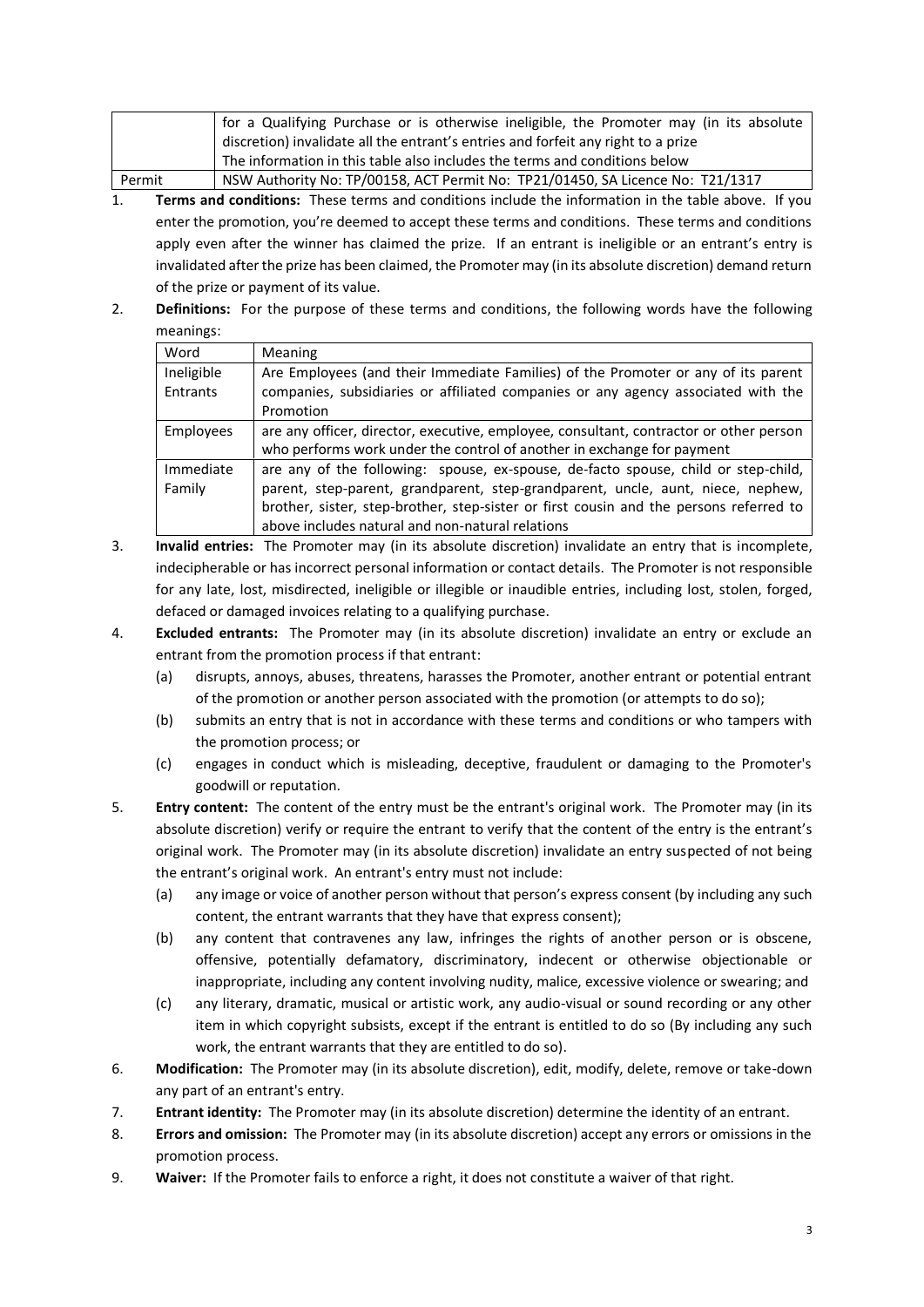- 10. **Receipt:** Paper entries are deemed to be received by the Promoter at the time of actual receipt by the Promoter. Online entries are deemed to be received by the Promoter at the time of actual receipt into the Promoter's database (and not at the time of transmission by the entrant).
- 11. **Risks:** The entrant acknowledges that there may be risks involved in entering the promotion. The winner acknowledges that there may be risks involved in using the prize. The winner acknowledges that they may be required to sign an acknowledgement of risk and waiver of liability before claiming and using the prize. The Promoter may (in its absolute discretion) exclude a winner who fails to sign an acknowledgement of risk and waiver of liability before claiming or using the prize or who is not able or suitable to use the prize.
- 12. **Release and indemnity:** As a condition of claiming a prize, the Promoter may (in its absolute discretion) require a winner to sign a legal release and indemnity form.
- 13. **Entering:** The entrant must manually submit entries using an internet browser. The entrant must not use automated software or any other method to automatically submit entries. The Promoter may (in its absolute discretion) invalidate an entry suspected of being submitted using automatic means.
- 14. **Force majeure:** If the promotion process is not able to be carried out due to circumstances beyond the Promoter's control, including due to any tech or communication issues, the Promoter may (in its absolute discretion) amend, suspend or cancel the promotion, subject to the approval from the relevant regulator.
- 15. **Social media:** While the Promoter may (in its absolute discretion) promote the promotion using social media platforms, the social media platforms do not sponsor, endorse or manage the promotion. The entrant provides their entry information to the Promoter (not the social media platform) and releases the social media platforms from any liability connected with the promotion.
- 16. **Prize:** The prize is not transferable or exchangeable for cash, except if the prize is cash. If the prize (or part of it) is unavailable, the Promoter may (in its absolute discretion) substitute the prize (or part of it) with a replacement prize of an equal or greater value, subject to the approval from the relevant regulator. The Promoter is not be liable to the winner for any damage to or delay in transit of the prize.
- 17. **Liability:** To the maximum extent permitted by law, the Promoter and its employees, agents and contractors are not liable for any loss, expense, damage or liability suffered or incurred by an entrant or a winner in connection with the promotion, including:
	- (a) tech issues or equipment malfunction;
	- (b) theft, unauthorised access or interference;
	- (c) an entry or prize claim that is late, lost, altered, damaged or misdirected due to a reason beyond the Promoter's control;
	- (d) a variation in prize value to that specified;
	- (e) a tax liability incurred by a winner or an entrant; and
	- (f) use of the prize.

Nothing in this provision is intended to restrict, exclude or modify the consumer guarantees and the applicable consumer law, including the following: Australia: Competition and Consumer Act 2010

- 18. **Intellectual property:** The entrant irrevocably assigns to the Promoter any intellectual property rights in any material submitted by them in an entry. The winner irrevocably consents to the Promoter using their name, likeness, image and voice in any media for an unlimited period without remuneration for the purpose of promoting the promotion and the Promoter's products and services.
- 19. **Personal information:** The Promoter collects personal information in order to carry out the promotion process, and may disclose that personal information to its employees, agents and contractors for the purpose of carrying out the promotion process. Entry is conditional on the entrant providing that personal information. If an entrant does not provide that personal information, they cannot enter the promotion. If an entrant wishes to access or update the personal information the Promoter holds about them, they may contact the Promoter.
- 20. **Promotional material:** In entering the promotion, an entrant may be prompted to tick an "opt-in" box which authorises the Promoter to use the entrant's personal information to send promotional material